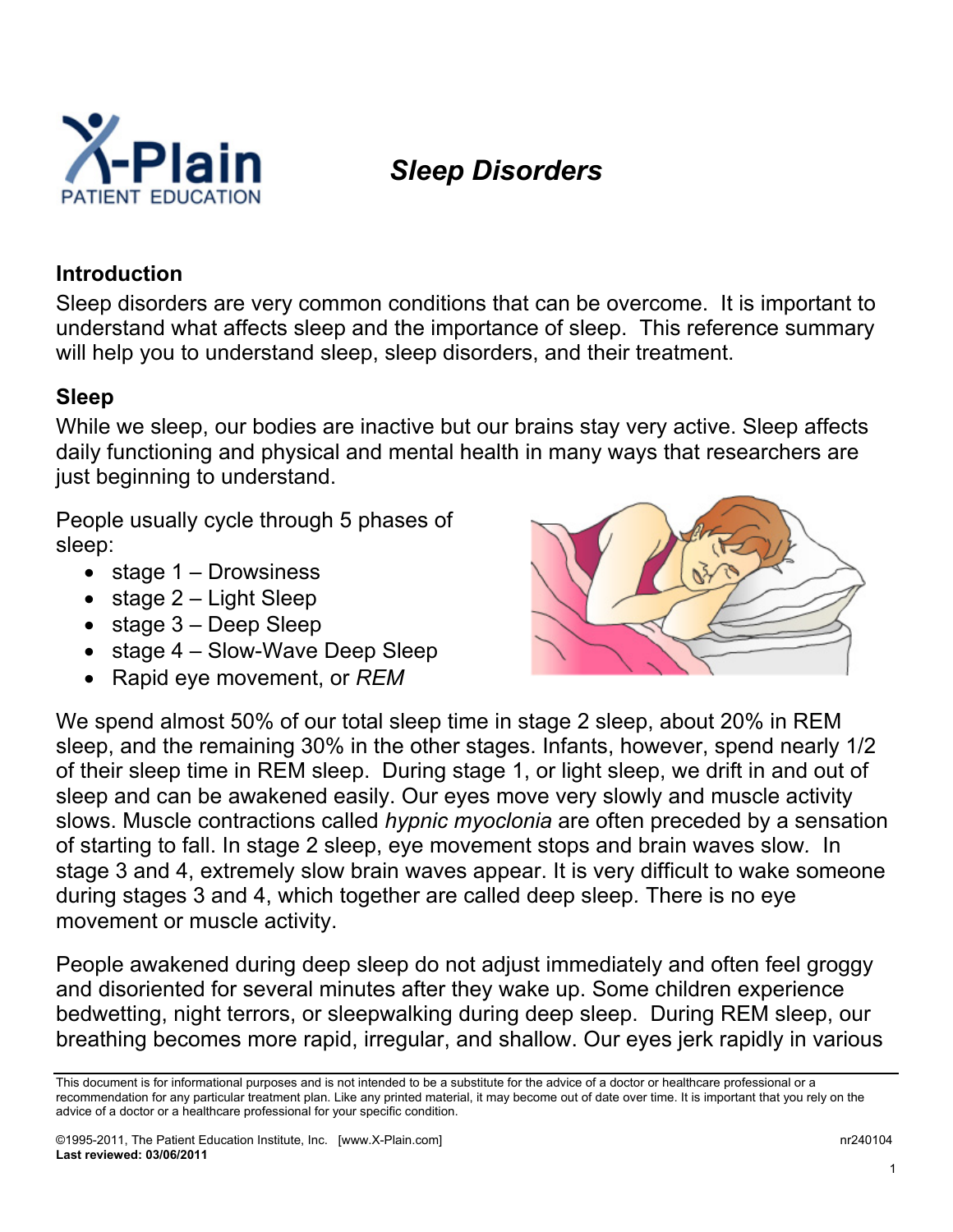

directions, and our limb muscles become temporarily paralyzed. Our heart rate increases, our blood pressure rises, and males develop penile erections. When people wake up during REM sleep, they often describe bizarre and illogical dreams. A complete sleep cycle takes about 90-110 minutes. The first sleep cycles of the night contain short REM periods and long periods of deep sleep. As the night progresses, REM sleep increases in length while deep sleep decreases. By morning, nearly all sleep time is in stages 1, 2, and REM.

If REM sleep is disturbed, our bodies do not follow the normal sleep cycle the next time we doze off. Instead, we often slip directly into REM sleep and go through long periods of REM until we "catch up" on this stage of sleep.

#### **Sleep Needs**

The amount of sleep each person needs depends on many factors, including age. Babies generally need about 16 hours a day, while teenagers need about 9 hours a day. For most adults, 7-8 hours a night appears to be the best amount of sleep, although some people may only need 5 hours or as many as 10 hours each day.

A person needs more sleep if he or she has not gotten enough sleep in previous days. Lack of sleep creates a "sleep debt" which is much like being overdrawn at a bank. Eventually, your body will demand that the debt be repaid! People do not successfully adapt to sleeping less than necessary. Although people can get used to a sleep-deprived schedule, their judgment, reaction time, and other functions will be impaired.



Many studies show that sleep deprivation is dangerous. Sleep-deprived people who are tested with a driving simulator or hand-eye coordination tasks perform as poorly or worse than people who are intoxicated. Sleep deprivation also makes the effects of alcohol worse. A tired person who drinks will become much more impaired than someone who is well rested. Driver drowsiness is responsible for around 100,000 motor vehicle accidents and 1,500 deaths each year, according to the National Highway Traffic Safety Administration.

This document is for informational purposes and is not intended to be a substitute for the advice of a doctor or healthcare professional or a recommendation for any particular treatment plan. Like any printed material, it may become out of date over time. It is important that you rely on the advice of a doctor or a healthcare professional for your specific condition.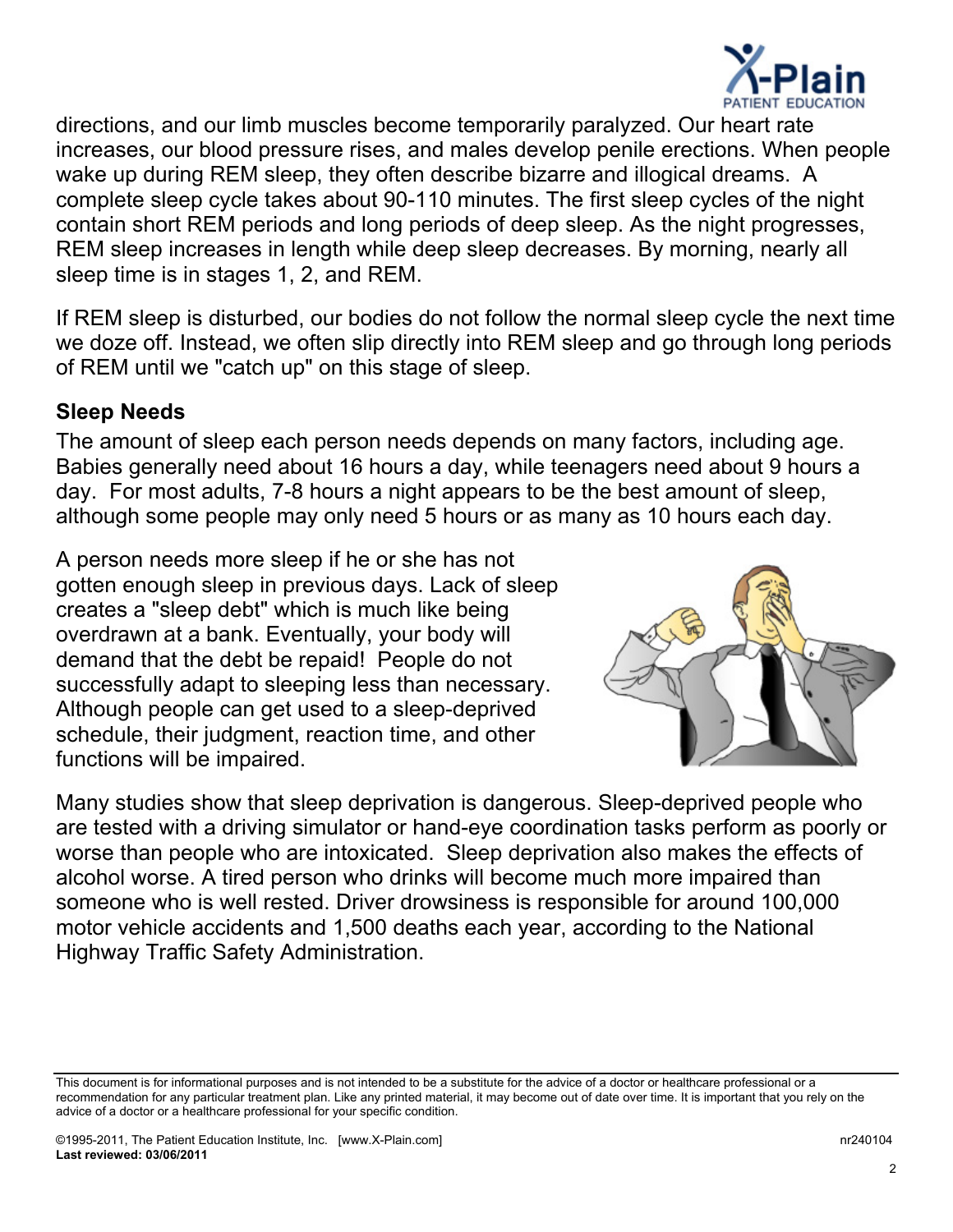

#### **Benefits**

Even though scientists are still learning exactly why people need sleep, studies show that sleep is necessary to survive. For example, rats normally live for 2-3 years but in studies, those deprived of REM sleep survive only about 5 weeks. Rats deprived of all sleep stages live only about 3 weeks!

Sleep deprivation has bad effects on the immune system. Sleep is also necessary in order for the nervous system to work properly. Too little sleep leaves us drowsy and unable to concentrate. It also leads to memory problems, clumsiness, and decreased ability to carry out math calculations. If sleep deprivation continues, hallucinations and mood swings may develop.

Deep sleep in children and young adults is related to an important growth hormone. Many body cells regenerate during deep sleep. They grow and repair damage caused by stress and ultraviolet rays. This is why deep sleep may truly be "beauty sleep."

#### **Sleep Disorders**

At least 40 million Americans experience chronic, long-term sleep disorders each year, and 20 million more experience occasional sleep problems. Sleep disorders and the resulting sleep deprivation interfere with work, driving, and social activities.

Sleep disorders are responsible for \$16 billion in medical costs each year, while more costs are due to lost work and other factors.

There are more than 70 different sleep disorders. Most of them can be managed successfully once they are diagnosed.

The most common sleep disorders are:

- insomnia
- sleep apnea
- restless legs syndrome, or RLS
- narcolepsy

## **Insomnia**

A lot of people experience short-term insomnia occasionally. For short-term insomnia, doctors sometimes prescribe sleeping pills. Most sleeping pills stop working after several weeks of nightly use and long-term use can interfere with good sleep.



This document is for informational purposes and is not intended to be a substitute for the advice of a doctor or healthcare professional or a recommendation for any particular treatment plan. Like any printed material, it may become out of date over time. It is important that you rely on the advice of a doctor or a healthcare professional for your specific condition.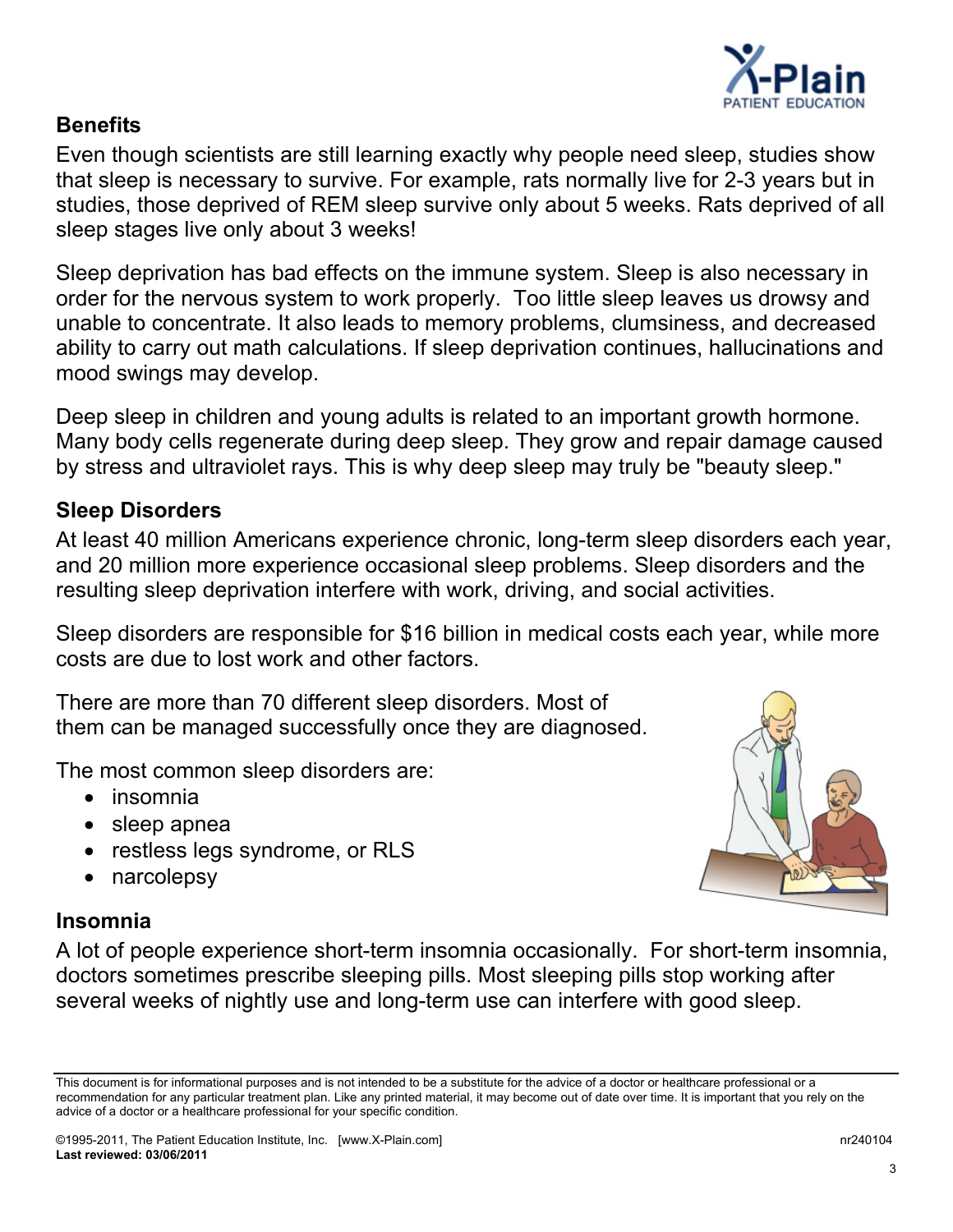

Many people who suffer from insomnia try to solve the problem with alcohol. While alcohol does help people fall into light sleep, it also keeps them from having REM and deep stages of sleep.

Heavy smokers often sleep very lightly and have less REM sleep. They also tend to wake up after 3 or 4 hours of sleep due to nicotine withdrawal. Mild insomnia can often be prevented or cured by practicing good sleep habits. Researchers are experimenting with light therapy and other treatment options for more serious cases of insomnia.

## **Sleep Apnea**

Approximately 18 million Americans have sleep apnea. However, few of them have had the problem diagnosed. Sleep apnea is an interru ption in breathing during sleep. It is linked to obesity an d decreased muscle tone due to aging. These conditions allow the windpipe to collapse when muscles relax during sleep. This problem, called obstructive sleep apnea, usually causes loud snoring.



During an episode of obstructive apnea, the effort to inhale air creates a suction that collapses the windpipe. Airflow may be blocked for 10-60 seconds while the sleeping person struggles to breathe. When the person's blood oxygen level falls, the brain responds by waking the person up enough to tighten the airway muscles and open the windpipe. The person may snort or gasp, then go back to snoring. This cycle may be repeated 100's of times a night. From waking up so many times, sleep apnea patients are always sleepy and may even experience personality changes, such as irritability or depression.

Sleep apnea deprives people of oxygen, which can lead to:

- morning headaches
- loss of interest in sex
- decline in mental functioning
- high blood pressure
- irregular heartbeats
- increased risk of heart attacks or stroke

This document is for informational purposes and is not intended to be a substitute for the advice of a doctor or healthcare professional or a recommendation for any particular treatment plan. Like any printed material, it may become out of date over time. It is important that you rely on the advice of a doctor or a healthcare professional for your specific condition.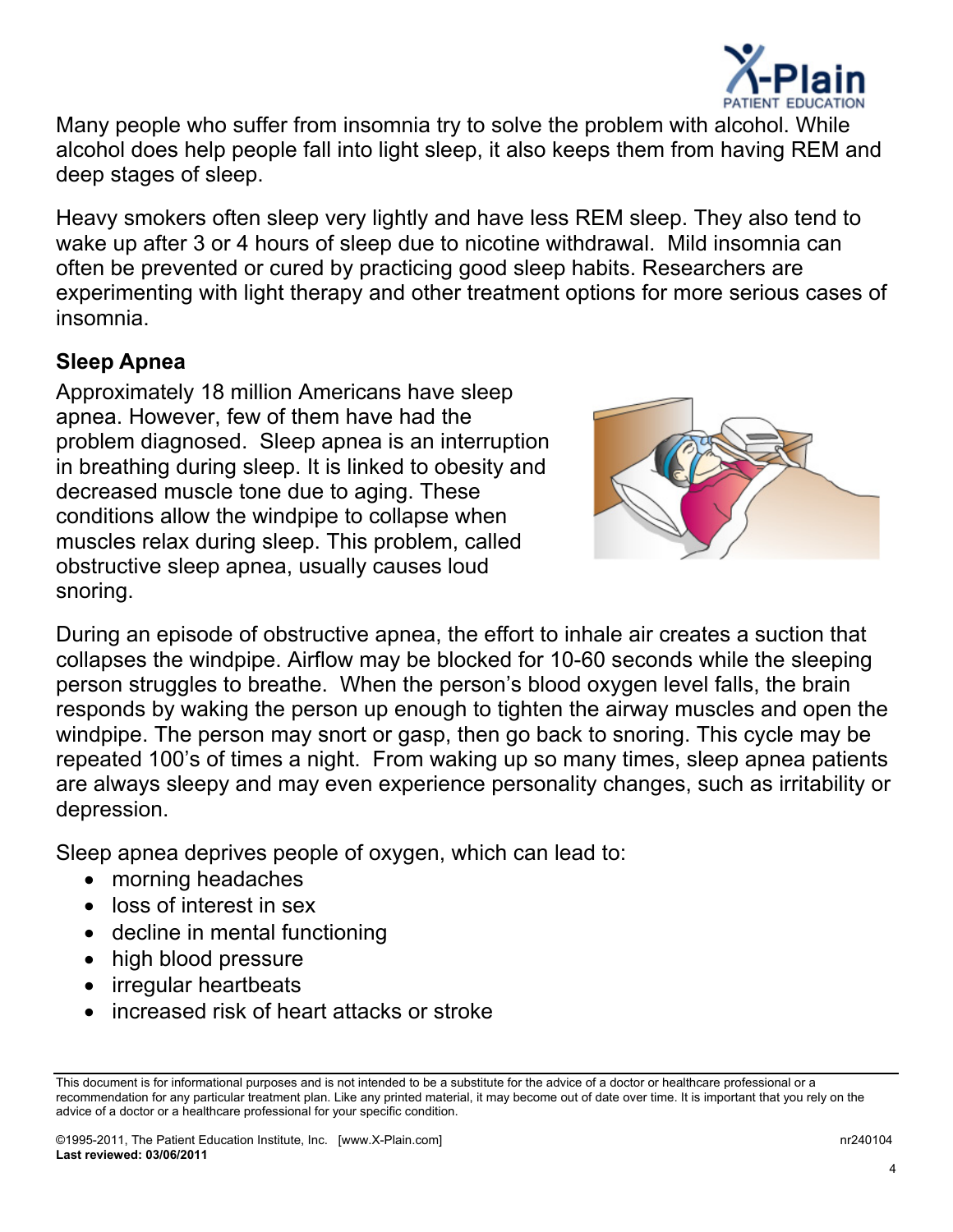

Patients with severe, untreated sleep apnea are 2–3 times more likely to have automobile accidents than people without sleep apnea. Sometimes, sleep apnea can even lead to sudden death from respiratory arrest during sleep. Patients who have typical symptoms of sleep apnea, such as loud snoring, obesity, and excessive daytime sleepiness, should see a sleep center specialist who can perform a test called a polysomnography.

A polysomnography records brain waves, heartbeat, and breathing during an entire night of sleep. If sleep apnea is diagnosed, several treatments are available. Mild sleep apnea can often be overcome by losing weight. The patient may also avoid sleeping on his or her back. Special devices or surgery can also correct obstructions causing sleep apnea. Patients with sleep apnea can wear a special mask any time a patient sleeps.



This device is known as CPAP or Continuous Positive Airway Pressure device. It uses air pressure to keep the patient's airways open during sleep. It is very successful in managing sleep apnea.

People with sleep apnea should never take sedatives or sleeping pills because they may not wake up enough to breathe.

## **Restless Legs Syndrome**

Restless legs syndrome, or RLS, is a hereditary disorder that causes unpleasant crawling, prickling, or tingling sensations in the legs and feet. The patient has an urge to move them for relief. RLS is becoming one of the most common sleep disorders among older people. RLS, which affects about 12 million Americans, leads to constant leg movement during the day and insomnia at night. Severe RLS is most common in elderly people, though symptoms can develop at any age. In some cases, RLS may be linked to other conditions such as anemia, pregnancy, or diabetes. Some drug therapies are available to relieve RLS. Learning why RLS occurs may lead to better therapies in the future.

## **Narcolepsy**

Narcolepsy affects approximately 250,000 Americans. People with narcolepsy have *sleep attacks* at various times of the day, even if they get a normal amount of sleep at night. A sleep attack is a sudden period of sleep in the middle of being awake.

This document is for informational purposes and is not intended to be a substitute for the advice of a doctor or healthcare professional or a recommendation for any particular treatment plan. Like any printed material, it may become out of date over time. It is important that you rely on the advice of a doctor or a healthcare professional for your specific condition.